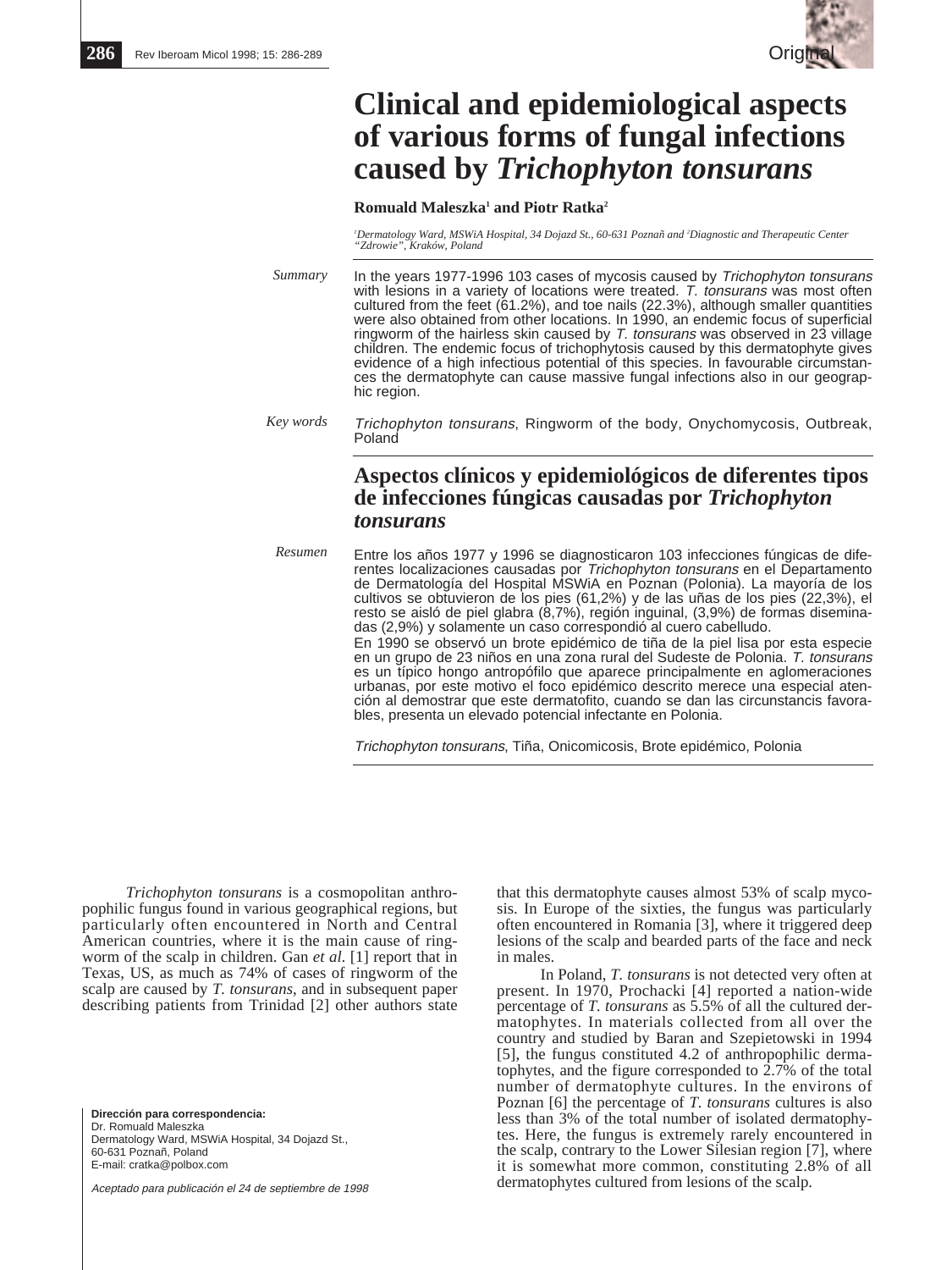Despite a relatively low incidence in our region, *T. tonsurans* merits our special attention in view of its potential for an endemic spread and the versatility of clinical presentations.

#### **MATERIAL AND METHODS**

In the years 1977-1996, 103 patients with mycosis caused by *T. tonsurans* and a wide variety of locations of the lesions were treated at Dermatological Out-patient Clinic and Dermatology Ward, MSWiA Hospital in Poznan, Poland (Table 1).

Table 1. Localization of infection sites by T. tonsurans.

| Infection site                                                 | Number of cultures                         |
|----------------------------------------------------------------|--------------------------------------------|
| Feet<br>Toe nails<br>Hairless skin<br>(except feet and groins) | 63 (61.2%)<br>23 (22.3%)<br>$(8.7\%)$<br>9 |
| Groins                                                         | $(3.9\%)$                                  |
| Generalized forms                                              | $(2.9\%)$<br>3                             |
| Scalp                                                          | $(1.0\%)$                                  |
| Total                                                          | $(100\%)$<br>103                           |

In 1990, an endemic focus of superficial ringworm of the hairless skin caused by *T. tonsurans* was noted in 23 village children from south-east Poland.

Poznan and its environs are located in the centralwest lowlands, an area with well developed industry, high agricultural culture and rich inhabitants. The epidemics of *T. tonsurans*, observed by the second author, was noted among children living in the vicinity of the town of Przemyœl. This is a much poorer, south-east part of Poland, situated at the foot of a mountain chain, with poorly developed industry and much lower agricultural culture.

In all the patients, following a microscopic examination of the collected samples, *T. tonsurans* infections were confirmed by through mycologic cultures, what is of a particular importance in the case of this fungus in view of the numerous similarities of its clinical (and laboratory) features to those characteristic of other dermatophytes [8].

## **RESULTS**

*Trichophyton tonsurans* constituted 2.99% of all the 3,488 dermatophyte cultures obtained in 20 years (1977-1996) at the Laboratory of Mycology (MSWiA Hospital in Poznan), and thus it occupied the fifth place among all the fungi cultured in this period. In the years 1990-1996, all the specifications including materials originating from this laboratory showed that there occurred a clearly visible increase of the incidence of fungal infections by *Trichophyton rubrum*, a fungus which caused as much as 59% of all dermatophyte infections. *Trichophyton mentagrophytes* was a causing agent of 20.1% infections, *Microsporum canis* 9.3%, *Epidermophyton floccosum* 6.4%, and *T. tonsurans* triggered at that time already as much as 4.3% of all dermatophyte infections. The remaining 0.9% of cultures included dermatophytes which are presently rarely encountered in our region: *Microsporum gypseum*, *Microsporum persicolor, Trichophyton schoenleinii* and *Trichophyton violaceum*.

Mixed infections were also noted; they were caused by two dermatophytes, among them mixed infections by *T. tonsurans* were observed. Eight patients had mixed infections by *T. tonsurans* and other dermatophytes (*T. tonsurans* and *T. mentagrophytes* var. *granulosum* in four cases; *T. tonsurans* and *T. rubrum* in three patients; *T. tonsurans* and *T. violaceum* in one case). Mixed infections by *T. tonsurans* and other dermatophytes were generally extensive and observed chiefly in patients with depressed immunity on long-term antibiotic, corticosteroid and immunosuppressive therapy for other, unrelated disease.

The distribution of lesions from which *T. tonsurans* was cultured is presented in table 1. As it follows from the table, *T. tonsurans* was definitely most often cultured from samples collected from the feet (61.2%) and toe nails  $(22.3\%)$ , although the fungus was also obtained in smaller amounts from other, grossly diversified locations.

An endemic focus of trichophytosis observed in 23 children from a rural area was included in this study. The described fungal infections in children occurred between September and November of 1990 and were noted in 14 boys and nine girls aged 3-15 years. Mycotic lesions 2- 5 cm in diameter had a typical appearance of ringworm. In the majority of cases (17 patients) single foci were noted, whereas six children had multiple lesions. Mycotic foci chiefly involved the legs and trunk (nine patients in each case), and also the upper extremities (six children), face (two patients) and the borderline between the face and scalp in one patient.

All the children were treated topically with 1% clotrimazole cream applied there times a day. The lesions were completely cured after 10-70 days of therapy (mean, 24 days).

#### **DISCUSSION**

*Trichophyton tonsurans* infections evoke a wide variety of clinical lesions [3,10-12] and it could appear concomitantly with other species of dermatophytes, both anthropophilic and zoophilic.

When the clinical lesions are caused solely by *T. tonsurans*, they present a quite characteristic picture. Lesions observed in some of our patients took the form of extensive ring-shaped and blended foci with multiconcentric margins, and involved large areas of the trunk and extremities (Figures 1 and 2). They also involved the feet and toe nails (Figure 3) or markedly resembled facial lupus erythematosus (Figure 4). In the cases of lesions appearing on the lower legs, follicular lesions were observed involving the hair, where endothrix fungal fragments were found. *T. tonsurans* was subsequently cultured from hair samples.

Extensive skin lesions, persisting for many years, were more frequent in patients with diabetes, tuberculosis, neoplastic diseases and in patients subjected to chronic corticosteroid and antibiotic therapy. These individuals required prolonged local treatment with imidazole derivatives, as well as systemic administration griseofulvin and ketoconazole. In recent years, oral terbinafine has been successfully employed.

In the majority of patients with onychomycosis caused by *T. tonsurans*, a highly successful (90% cure rate) therapeutic management consisted in surgical nail plates excision combined with thorough local management after the procedure and prolonged (several months) administration of systemic antimycotic agents. Initially, griseofulvin, and later ketoconazole were employed.

In the past 4 years, patients with toe nails *T. tonsurans* infections were subjected to conservative treatment only with 250 mg of terbinafine daily for 12-16 weeks.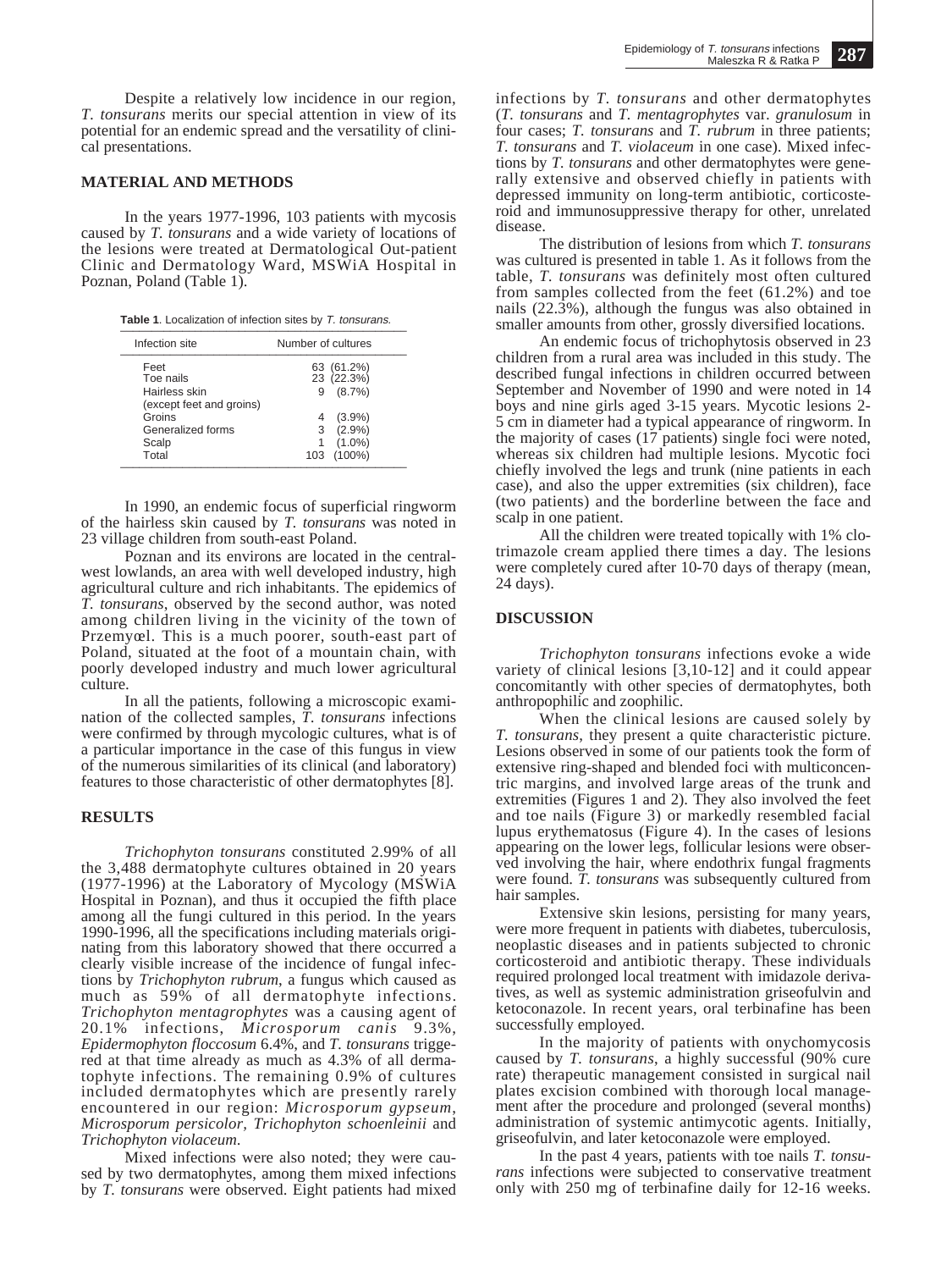

Figure 2. Mycosis caused by T. tonsurans involving the upper extremity in a patient on prolonged systemic corticosteroids.



Figure 3. Extensive mycosis caused by T. tonsurans involving the lower extremities.



Figure 1. Extensive mycosis caused by T. tonsurans in a patient with tuberculosis.



sed by T. tonsurans resembling lupus erythematosus.



Figure 4. Ringworm of the face cau-<br>
Figure 5. Microculture of T. tonsurans (x 400).

The cure rate was 100%, what justifies the opinion that in onychomycosis caused by *T. tonsurans* oral terbinafine can be recommended as a method of choice.

In patients in whom there were no above mentioned factors exacerbating the course of mycosis, the foci on the hairless skin most often presented as single ringlike eruptions with clearly intensified desquamation and peripheral blisters. Here the course of the disease was generally brief, and the lesions most often subsided after 2-3 weeks of local treatment with imidazole derivatives, as well as 1% terbinafine cream and 1% ciclopiroxolamine cream.

Mycotic foci observed in 23 village children in the fall of 1990 had the same character. That infections by *T. tonsurans* had been rarely encountered in this region [11]. Although *T. tonsurans* is presently detected in small amounts on the hairless skin of children [14], yet endemic incidence of this anthropophilic fungus is exceptional. It confirms the strong infectious potential of *T. tonsurans* which - favorable circumstances - may be cause of mass mycotic infections also in our geographical region.

*T. tonsurans* is a typical endothrix fungus. It can be isolated from samples collected from various lesions in the hairless and pilose skin, as well as in nails, and the clinical features of the above lesions are usually very similar to those characteristic of infections caused by other dermatophytes. Macro-cultures of *T. tonsurans* on Sabouraud's agar with antibiotics also have a very diversified appearance [8] what has led to the differentiation of as many as four main variations (*T. tonsurans* var. *sulfu-*

*rea, T. tonsurans* var. *cerebriforme, T. tonsurans* var. *crateriformis* and *T. tonsurans* var. *acuminata),* which are additionally very similar to macrocultures of other dermatophytes (e.g. the sulphur type can closely resemble *E. floccosum*).

In these cases it is very helpful to culture the fungus on urea Christensen medium, where the urease test for *T. tonsurans* yields positive results, what makes it possible to differentiate the fungus from *T. rubrum*, as well as on caseine thiamine agar which induces an intensive growth of *T. tonsurans*.

Yet the decisive factor in proper identification of *T. tonsurans* is its micro-culture (Figure 5). The mycelium is composed of thin, light hyphae with infrequent spindlelike macroconidia with 2-10 cells and smooth and thin walls. The microconidia are numerous and arranged in acladium-type spikes. They produce ballon-like forms, similar in shape to matches. The lateral branching of the microconidia from the hypha may cause its characteristic worm-like appearance. Numerous chlamydospores are also encountered in micro-cultures [9,10].

The authors would like to draw attention to a case of ringworm of the scalp cased by *T. tonsurans* in an 8 year old boy, as the pronounced inflammatory reaction within the mycotic focus, although described in the literature [14,15], is not typical for anthropophilic fungi. The disease was markedly persistent and subsided only after a more than 3-month local treatment combined with hair epilation and oral administration of terbinafine.